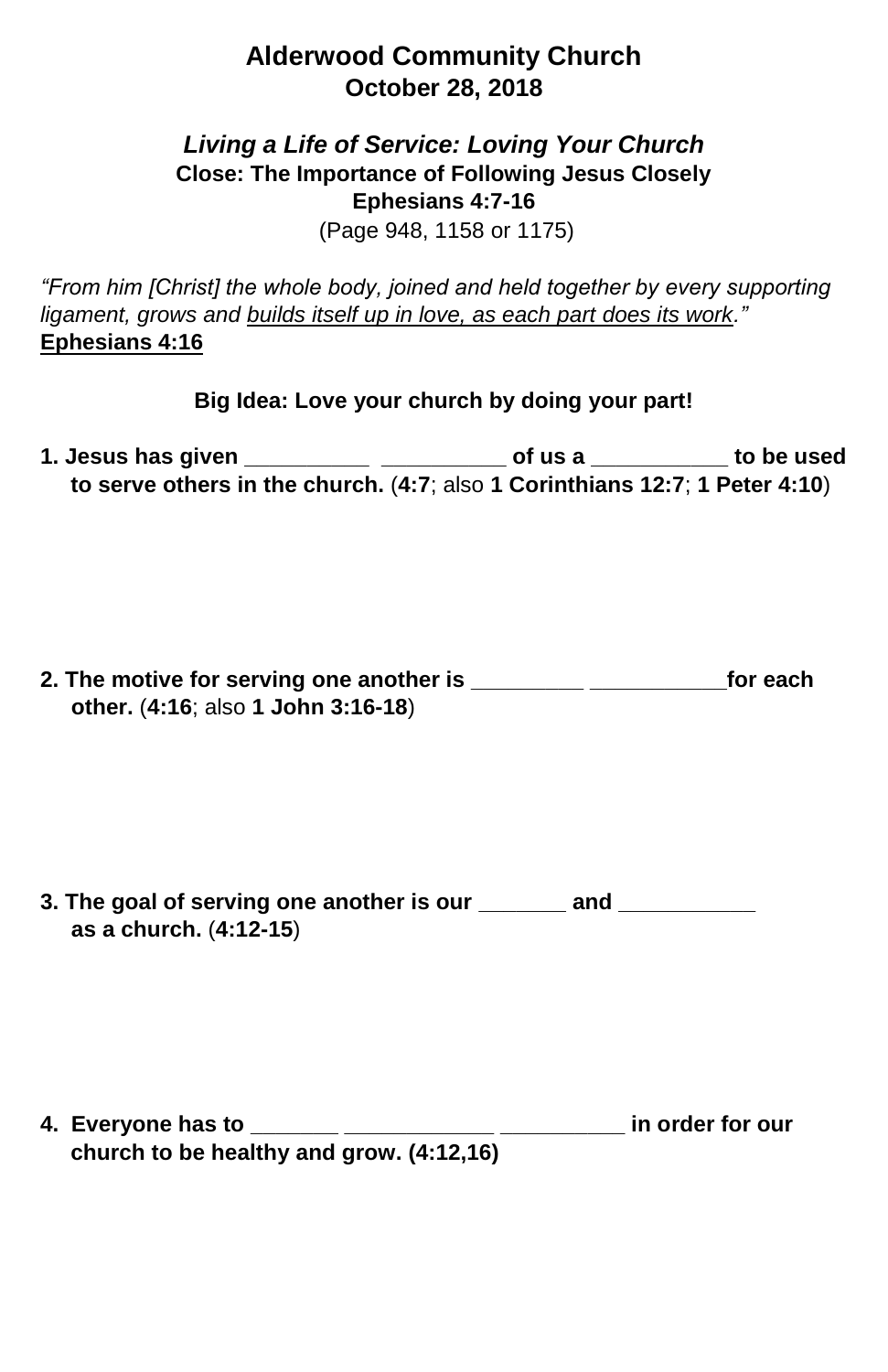# Spiritual Gift What am I gifted to do?

(Examples: Preaching, Evangelism, Teaching, Encouragement, Service, Mercy, Hospitality, Shepherding, Giving, Leadership, Administration)

- **H**eart What do I love to do? What motivates me most? What age or type of person do I love to work with most? What church issues, ministries or needs excite or concern me the most? If I knew I couldn't fail, what would I attempt to do for God with my life?
- **A**bilities What natural talents and skills do I have? How could these be used to serve my church?

# **P**ersonality Where does my personality best suit me to serve?

**E**xperiences What experiences have I had?

Spiritual experiences Painful experiences Educational experiences Work experiences Ministry experiences

How can God use this experience(s) to serve others in my church?

### **A call to action**:

- 1. Begin today, find a need in our church and meet it.
- 2. Answer the SHAPE questions.
- 3. Go to our church App and click on the Serve button.
- 4. Go to the table in the lobby and see what our most current needs are in our church.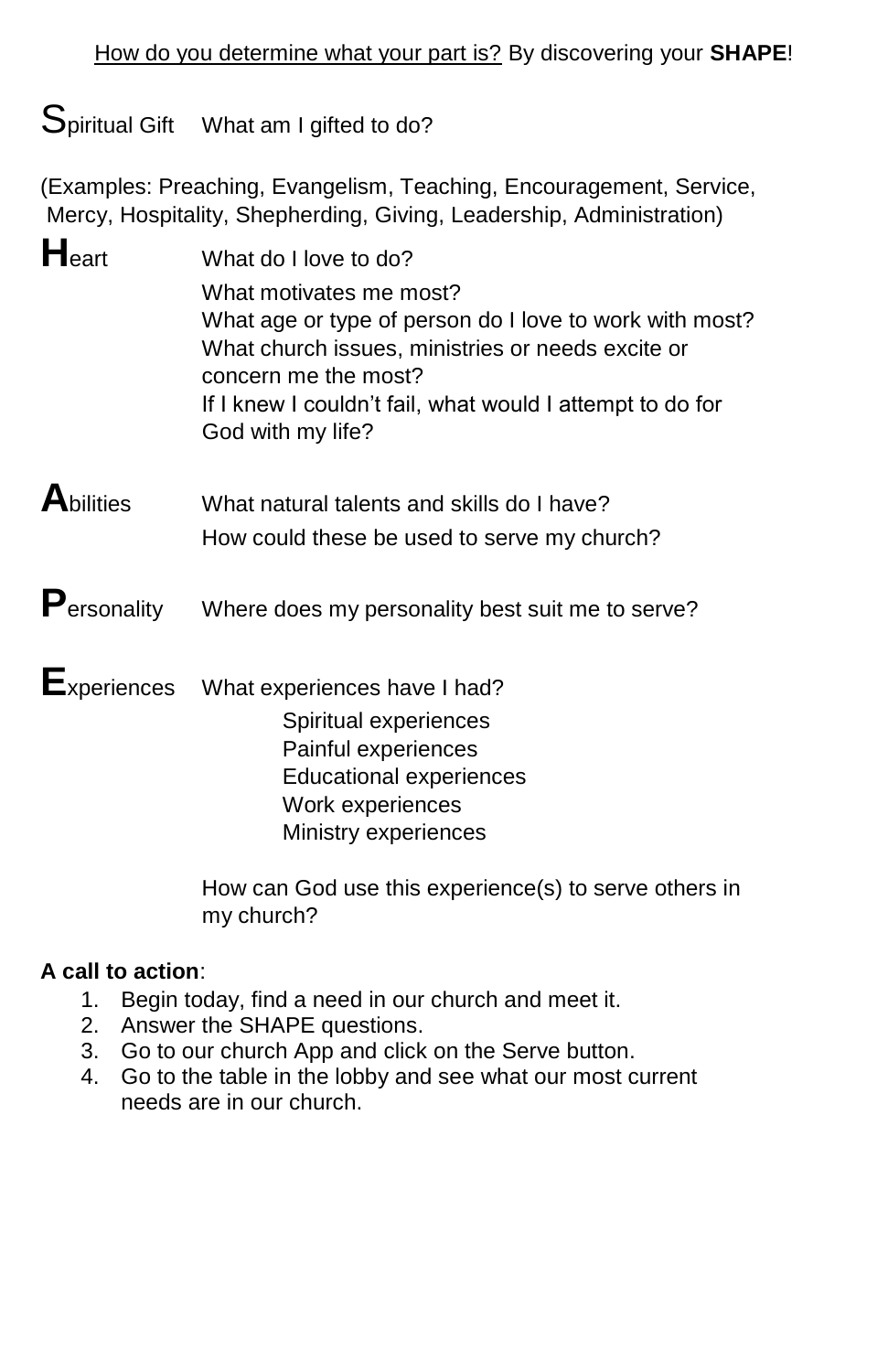### **Sermon Questions:**

- 1. Look back over your notes from the sermon. Was there anything that caught your attention, challenged you, or confused you?
- 2. Pastor Brad challenged us to love our church by doing our part by serving in some way. Based on your personal experience, what makes you *want* to serve? What makes you *not want* to serve?

Do you have an example of how you've served at ACC? What was that experience like for you?

3. Read **Ephesians 4:1-16** three times. Summarize in your own words what is being said in this passage.

- 4. Paul lists seven qualities essential for promoting unity among believers. Number each of these qualities (1-7) according to which you think is most important for promoting unity at this time in the life of ACC.
	- \_\_\_ Humility
	- \_\_\_ Gentleness
	- \_\_\_ Patience
	- **\_\_\_** Bearing with each other
	- \_\_\_ Diligence in preserving unity
	- Peacemaking